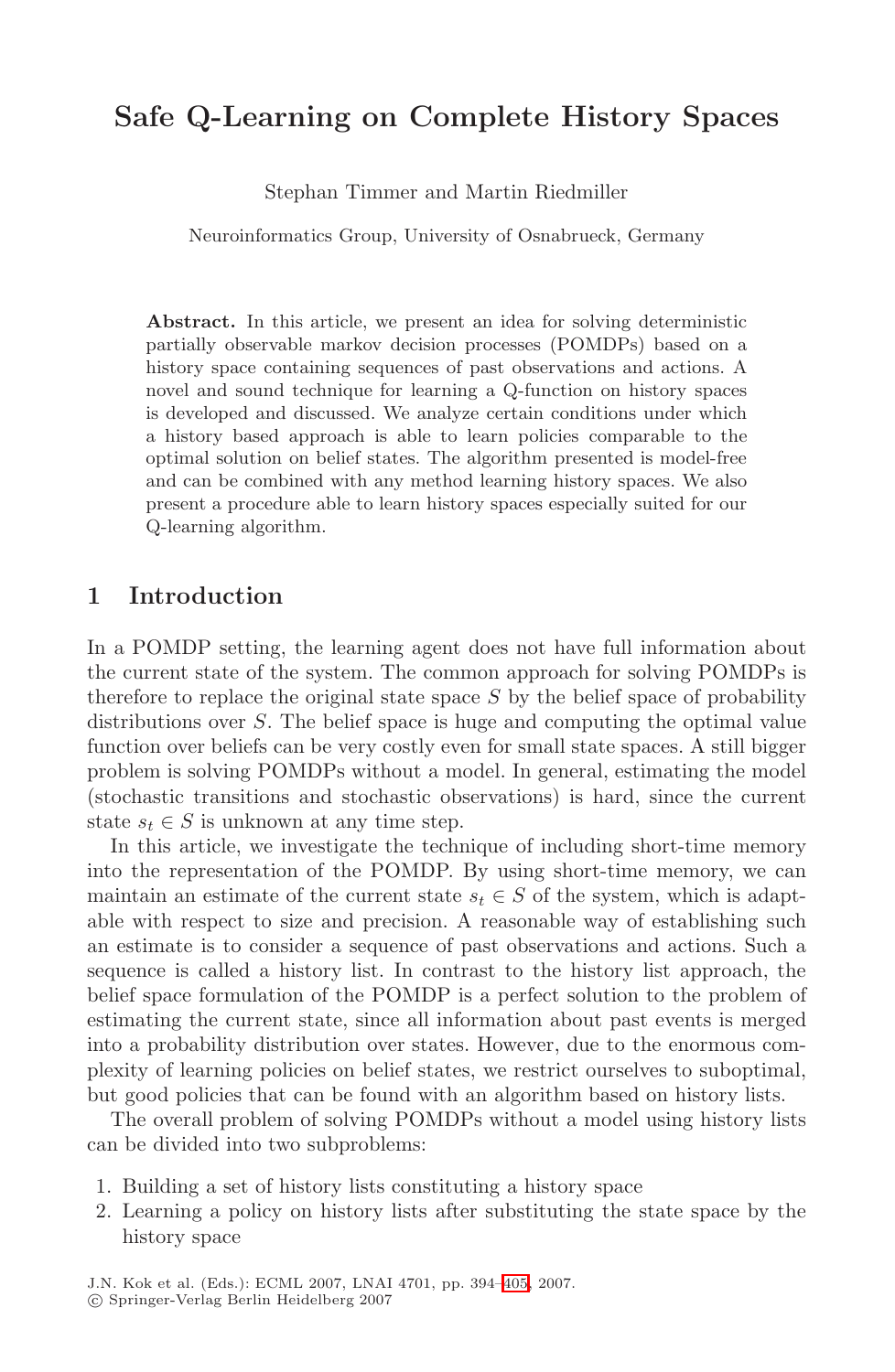First, we will concentrate on the second problem mentioned above, assuming that a history space is already available. We want to analyze certain conditions under which a history space can be used to learn near optimal policies by a variant of Q-learning. We will then present a procedure for learning history spaces, which is especially suited for our Q-learning algorithm. Unfortunately, it does not suffice to compute a Q-function on history lists and then extract a greedy policy. Before the Q-function can be exploited it is necessary to establish a sequence of observations and actions providing reliable information about the current state. We will discuss how such an approach relates to the optimal solution on belief states and present empirical evidence for a benchmark with more than one hundred states.

Although we will consider only deterministic systems, we choose to stay within the POMDP framework. Our work aims at solving reinforcement learning problems. The task of learning policies for deterministic POMDPs can be naturally formulated as such a problem.

## **2 Basic Facts About History Lists**

Throughout the paper, we will assume a deterministic POMDP  $(T, S, U, O, r, f, \Omega)$ such that T is a discrete set of time steps, S is a discrete state space, U is a discrete action space, O is a discrete observation space,  $r : S \times U \to \mathbb{R}$  is the reward function,  $f : S \times U \to S$  is a deterministic transition function and  $\Omega : S \times U \to O$ is a deterministic observation model. To illustrate the use of history lists, consider the maze given in Figure [1.](#page-1-0) The agent, which is denoted by an arrow in a circle, is expected to find a certain goal cell in the maze. To determine the current position of the agent, only bump-sensors are available. These sensors, denoted by black dots, can tell the agent if there are walls at the four surrounding cells. The observation space therefore consists of sixteen combinations of walls plus an additional goal observation. The action space contains four distinct actions for moving left, right, up or down. If the agent tries to break through a wall or tries to leave the maze, the position of the agent remains the same.

How can the agent make use of history lists in this situation? The basic idea is to determine the current position of the agent by comparing history lists at

<span id="page-1-0"></span>

**Fig. 1.** Maze with partial observability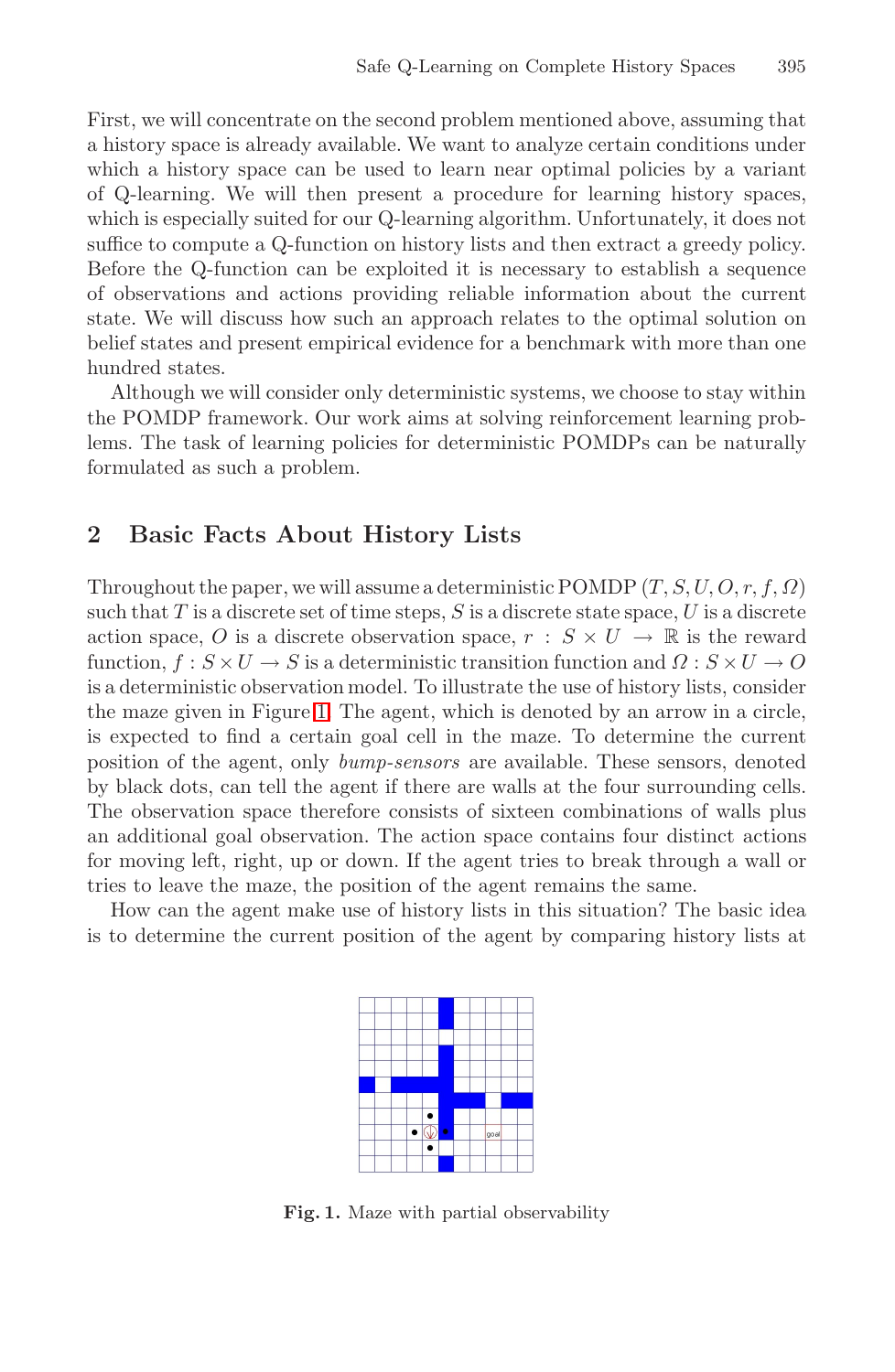different time steps. If the same sequence of past wall observations and actions is given at two time steps  $t \neq t'$ , it is likely that also the position of the agent is the same at these time steps  $(s_t = s_{t'})$ . We do not expect a history list to contain the complete sequence of past observations and actions. In general, history lists can be of arbitrary length.

## **Definition 1.** History Lists

A history list  $h \in (U \times O)^*$  is a possibly empty sequence of action-observation pairs. The length  $|h|$  of a history list is defined as the number of observations it contains. The space of possible history lists  $H^* \subseteq (U \times O)^*$  contains all history lists which can be generated by the transition function f and the observation model  $\Omega$ .<sup>[1](#page-2-0)</sup>

Every time the agent notices a sequence of observations and actions that matches a history list  $h \in H$  of a given history space  $H \subseteq H^*$ , an action  $u_h$  with respect to history  $h$  is executed. Assume that the sequence of observations and actions until time step  $t \in T$  is given by  $[u_0, o_1, u_1, o_2, \ldots, u_{t-1}, o_t]$ . We call a history list  $h \in H$  the current history list at time step  $t \in T$  if h is a maximal suffix of this sequence with respect to the history space  $H$ . The current history list at time step t is denoted by  $h_t$  similar to the current state  $s_t \in S$ . To be compatible with the literature [\[1\]](#page-11-1), we decided not to include reward signals into the definition of a history list. However, our algorithm will make use of reward signals.

A history list  $h \in H$  is especially useful if it helps us to determine the current state  $s_t \in S$  of the system. We will now give a more general definition of such sequences.

## **Definition 2.** Identifying History Lists

A history list  $h \in H^*$  is called identifying for a set of states  $S' \subseteq S$ , if  $|h| > 0$ and the following proposition holds: If  $[u_0, o_1, ..., u_{t-1}, o_t]$  is a sequence of observations and actions that can be generated by the transition function f and the observation model  $\Omega$ , and h is a suffix of this sequence, then it holds that  $s_t \in S'$ .

In the following, we will use the term "identifying history list" only in the context of single states  $(|S'| = 1)$ , unless the set S' is explicitly specified. What makes identifying history lists interesting is the fact that these lists are closed under some typical list operations.

#### **Lemma 1.** Extension of History Lists (at the front)

Let h be an identifying history list for a set of states  $S' \subseteq S$ . If h' is an extension of h such that h is a suffix of h', then h' is identifying for the set of states  $S'$ .

*Proof.* Let h' be a suffix of a possible sequence  $[u_0, o_1, ..., u_{t-1}, o_t]$ . Since h is a suffix of  $h'$ , h is also a suffix of this sequence. Thus, it holds that  $s_t \in S'$  because h is identifying for  $S'$ .

<span id="page-2-0"></span>If the observation model solely depends on the state  $(\Omega : S \to O)$  we allow history lists to have an additional observation at the front, representing the observation of the initial state of the history sequence.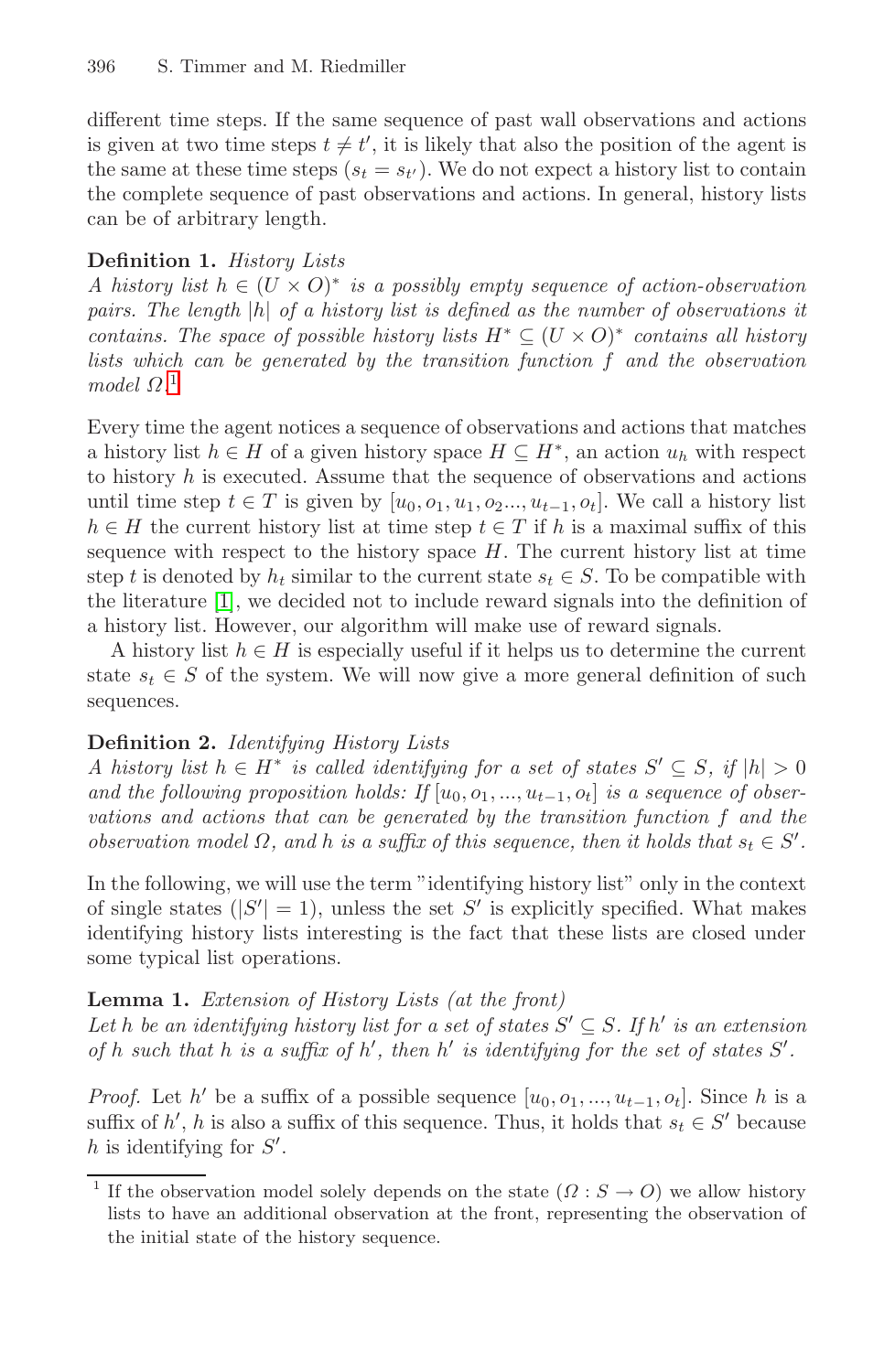**Lemma 2.** Extension of History Lists (at the end)

Let h be an identifying history list for a single state  $s \in S$ . Let h' be an extension of h such that an action  $u \in U$  and an observation  $o \in O$  is added at the end of h. If  $h' \in H^*$ , then h' is identifying for the single state  $s' = f(s, u)$ 

## **3 Solving POMDPs with History Lists**

Our algorithm consists of two separate modules.

- 1. At time step  $t = 0$ , a preferably short sequence of actions is executed, such that the current history list at time step  $t' \geq 0$  becomes identifying for a single state. This corresponds to establishing a belief state in which a single state  $s \in S$  has probability  $p(s) = 1$ , while all other states have probability zero. This module is called the efficient exploration strategy
- 2. From time step  $t'$  on, follow a greedy policy extracted from a Q-function defined on identifying history lists. This is reasonable, since every identifying history list corresponds to a single state  $s \in S$ . If at some time step later than  $t'$ , the current history list becomes non-identifying, jump back to the first step of this enumeration (to reestablish an identifying history list)

To implement a procedure as described above, it is necessary to have a criterion able to decide whether a history list  $h \in H$  is identifying or not. Furthermore, we need an efficient exploration strategy leading to an identifying history list as quickly as possible. We will now develop two criterions for detecting identifying history lists, as well as an efficient exploration strategy.

**Definition 3.** Sufficient History Length Given a deterministic POMDP  $M := (T, S, U, O, r, f, \Omega)$ , the sufficient history length  $l_{su}$  is defined as  $l_{su} := max_{s \in S} min_{h \in H^*} \{ |h|, h \text{ identifies state } s \}$ 

It is possible to find an identifying history list no longer than  $l_{su}$  for an arbitrary state  $s \in S$ . Thus, every history space  $H \subseteq H^*$  should contain identifying history lists having a size at least equal to  $l_{su}$ . Otherwise, it would be impossible to identify every state in S.

#### **Definition 4.** k-Complete History Space

Let  $H_k$  denote the set of identifying history lists (for single states) which have a length less or equal to k. Let the set of minimal suffixes  $H_k^{min} \subseteq H_k$  contain all identifying history lists  $h \in H_k$  such that  $\exists h' \in H_k : h' \neq h$  and h' is a suffix of h. A history space  $H \subseteq H^*$  is k-complete if  $H_k^{min} \subseteq H$  and there are no identifying history lists  $h, h' \in H, h \neq h'$  with  $h \in H_{k-l_{su}}^{min}$  such that h is a suffix of  $h'$ .

A k-complete history space must contain an identifying history list h of length  $|h| \leq k$ , if h is a minimal suffix of an identifying history list. If h is such a suffix with length no longer than  $k - l_{su}$ , a k-complete history space must not contain extensions at the front of h.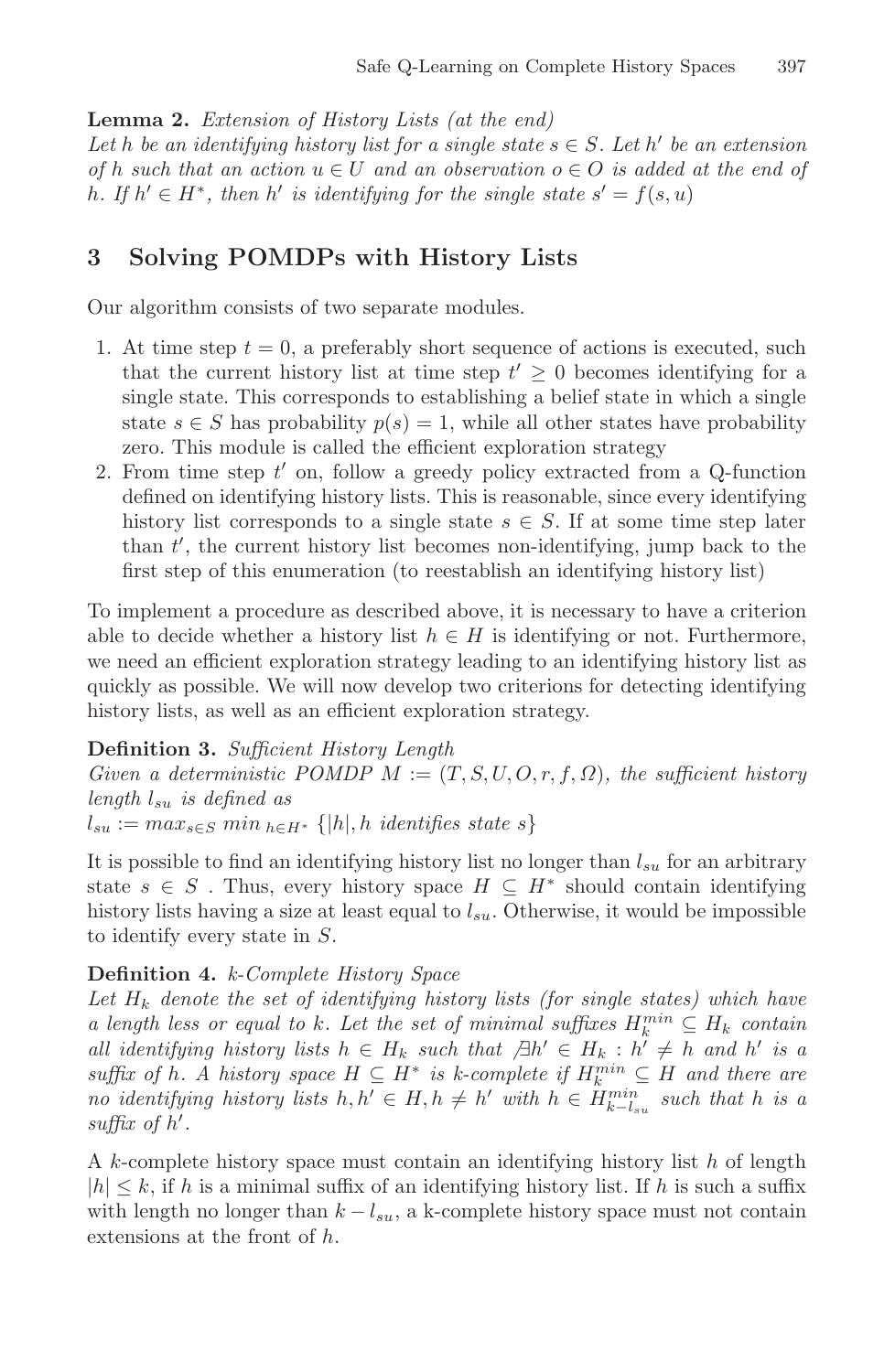#### **Theorem 1.** Detection of Identifying History Lists

Let  $H \subseteq H^*$  be a history space and  $h \in H$  a history list of length  $\hat{k} := |h|$ . If  $k - \hat{k} \ge l_{su}$  for a fixed  $k \in \mathbb{N}$ , then the following two propositions hold: H is k-complete : h is identifying  $\Rightarrow \exists h' \in H : h' \neq h$  and h is a suffix of h'  $H_k^{min} \subseteq H$ : h is identifying  $\Leftrightarrow$   $\exists h' \in H : h' \neq h$  and h is a suffix of h'

#### *Proof.*  $(\Rightarrow)$ :

Let  $h \in H$  be an identifying history list and let  $h^{min}$  be the minimal identifying suffix of h. Since  $|h^{min}| \leq |h| = \hat{k} \leq k - l_{su} < k$  and H is k-complete, it must hold that  $h^{min} \in H$ . We assume that there exists a history list  $h' \in H$  such that h is a suffix of h'. From Lemma 1, it follows that  $h'$  is an identifying history list. In this situation, H would not be k-complete since both  $h^{min}$  and h' are identifying history lists in  $H$ ,  $h^{min} \in H^{min}_{k-l_{su}}$  and  $h^{min}$  is a suffix of  $h'$ .  $(\Leftarrow)$ :

Let  $[u_0^*, o_1^*, ..., u_{t-1}^*, o_t^*]$  be a possible sequence of observations and actions and  $[s_0, ..., s_{t-\hat{k}}, ..., s_t]$  be a corresponding sequence of system states.

Let  $h := [u_0, o_1, ..., u_{k-1}, o_k]$  be a suffix of the above sequence. By definition of the sufficient history length  $l_{su}$ , there exists an identifying history list  $h' \in H^*$ ,  $h' := [u'_0, o'_1, ..., u'_{r-1}, o'_r]$  for state  $s_{t-\hat{k}}$  with  $r \leq l_{su}$ . Consider the history list  $h'' := [u'_0, o'_1, ..., u'_{r-1}, o'_r, u_0, o_1, ..., u_{k-1}, o_k]$  which is built by extending h' with history list h (at the end). It is easy to see that  $h'' \in H^*$ . By applying Lemma 2 several times, it follows that  $h''$  is an identifying history list for state  $s_t$ . Furthermore,  $h''$  has a length of at most k, since  $|h| = \hat{k}$  and  $|h'| \leq l_{su}$ . Since  $H_k^{min} \subseteq H$ , there must exist an identifying history list  $h''' \in H$  such that  $h'''$  is a minimal suffix of  $h''$  and an identifying history list for state  $s_t$ . Since also h is a suffix of  $h''$ , it must hold that either h is a suffix of  $h'''$  or  $h'''$  is a suffix of h. Since we assume that there is no history list in H containing h as a suffix,  $h'''$ must be a suffix of h. Thus by Lemma 1, h is an identifying history list for  $s_t$ .

Note that it is not necessary to know the exact value of  $l_{su}$ . An overestimation of  $l_{su}$  will not affect the proof of the above theorem. It is easy to show that if the observation model only depends on the current state  $(\Omega : S \to O)$ , the above theorem also holds for an extended history list  $h = [o_0, u_0, \ldots, u_{t-1}, o_t]$  including the observation of the initial state of the history sequence.

Since the criterion above can be checked solely by inspecting the history space  $H$ , it is possible to compute an efficient exploration strategy on the basis of  $H$ and a set of transitions  $\mathcal F$  sampled from the underlying POMDP. These sample transitions can also be used to establish an alternative criterion: For a deterministic system, the sequence of observations and rewards is uniquely determined given a starting state and a sequence of actions. A history list  $h$  contains a link to all sampled episodes in which  $h$  became the current history list at some time t. By examining these episodes, it can be checked whether for an action sequence occurring after time  $t$ , the corresponding sequence of observations and rewards is uniquely determined. If this is the case for all action sequences (occurred after time t, the history list h is considered to be identifying. The idea for this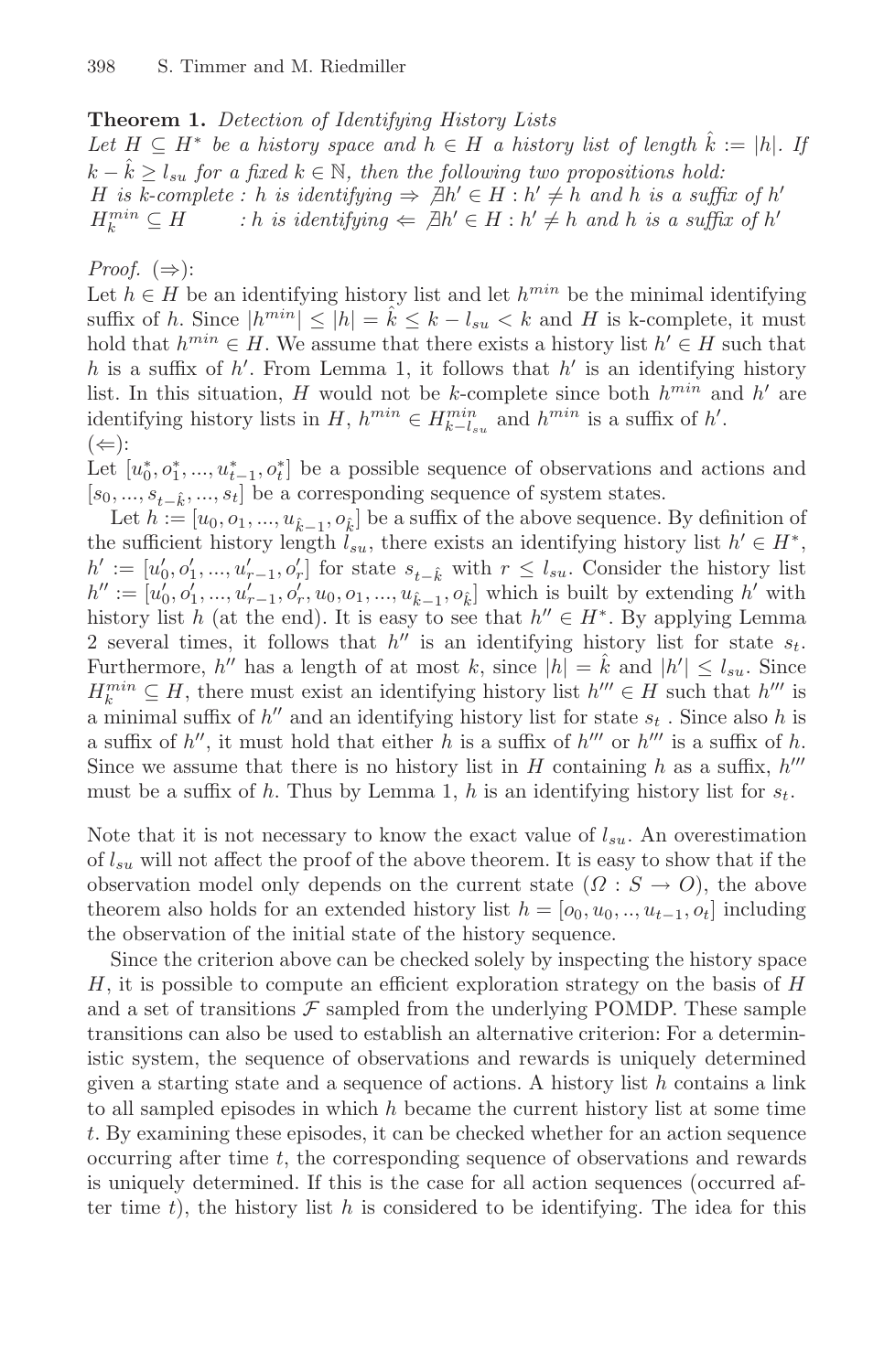### **Safe Q-Learning on History Lists Initialization** 1.  $N := 0, \mathcal{F} = \emptyset, \forall h \in H, u \in U : \hat{Q}_0(h, u) := 0$ **Main Loop** 1. Sample a set  $\mathcal{F}_{new}$  of transition instances by applying an  $\epsilon$ -greedy exploration 2.  $\mathcal{F} = \mathcal{F} \cup \mathcal{F}_{new}$ 3.  $\mathcal{F}^{vl} := \{(h_t, u_t, r_t, h_{t+1}) \in \mathcal{F} \mid u_t \in U_{h_t}^{vl} \text{ and } h_{t+1} \text{ is identifying }\}$ **Q-Learning Update Loop** 1.  $\forall (h_t, u_t, r_t, h_{t+1}) \in \mathcal{F}^{vl}$  $\hat{Q}_{N+1}(h_t, u_t) = r_t + \gamma \max_{u \in U_{h_t}^{v_l}} \hat{Q}_N(h_{t+1}, u)$

2.  $N = N + 1$ Until  $\hat{Q}_N$  converges

**End of Main Loop**

**Fig. 2.** Q-Learning on Identifying History Lists

criterion was already introduced in [\[1\]](#page-11-1) for building a prediction suffix tree, but without considering reward signals.

- **–** To apply Q-learning on history spaces, two alternative criterions are available to detect identifying history lists.
	- **Criterion A** A history list  $h \in H$  is considered to be identifying if this can be proved by Theorem 1, assuming a k-complete history space or at least  $H_k^{min} \subseteq H$ . Additionally, h is considered to be identifying if it is an extension of another history list  $h' \in H$  which can be proved to be identifying. Otherwise, h is considered to be non-identifying.
	- **Criterion B** If the sequence of observations and rewards following a history list  $h$  is uniquely determined for action sequences occurred on sampled episodes,  $h$  is considered to be identifying. Otherwise,  $h$  has been proven to be non-identifying.
- Transition instances are represented by four tuples  $(h_t, u_t, r_t, h_{t+1}) \in \mathcal{F}$ , where  $r_t$  denotes the reward
- **−** The set of valid actions  $U_h^{vl} ⊆ U$  for history list h is empty if h is not identifying. Otherwise, the set  $U_h^{vl}$  contains action  $u \in U$  if there exists a transition instance  $(h_t = h, u_t = u, r_t, h_{t+1}) \in \mathcal{F}$  such that  $h_{t+1}$  is identifying
- The greedy action of  $h \in H$  is computed with respect to the set of valid actions  $U_h^{vl}$ . If  $U_h^{vl} = \emptyset$ , a random action is taken

We implemented an efficient exploration strategy (Figure [3\)](#page-6-0) trying to minimize the expected length of a path to an identifying history list. It would also be possible to develop a reward-based exploration which maximizes the rewards on a path to an identifying history list.

#### **Theorem 2.** Safe Q-Learning on History Lists

Let  $H$  be a history space. If criterion  $A$  is used to detect identifying history lists and it holds  $H_k^{min} \subseteq H$ , then the Q-function will converge to a unique fix point. If criterion  $B$  is used, then the Q-function will converge without any assumptions with respect to H.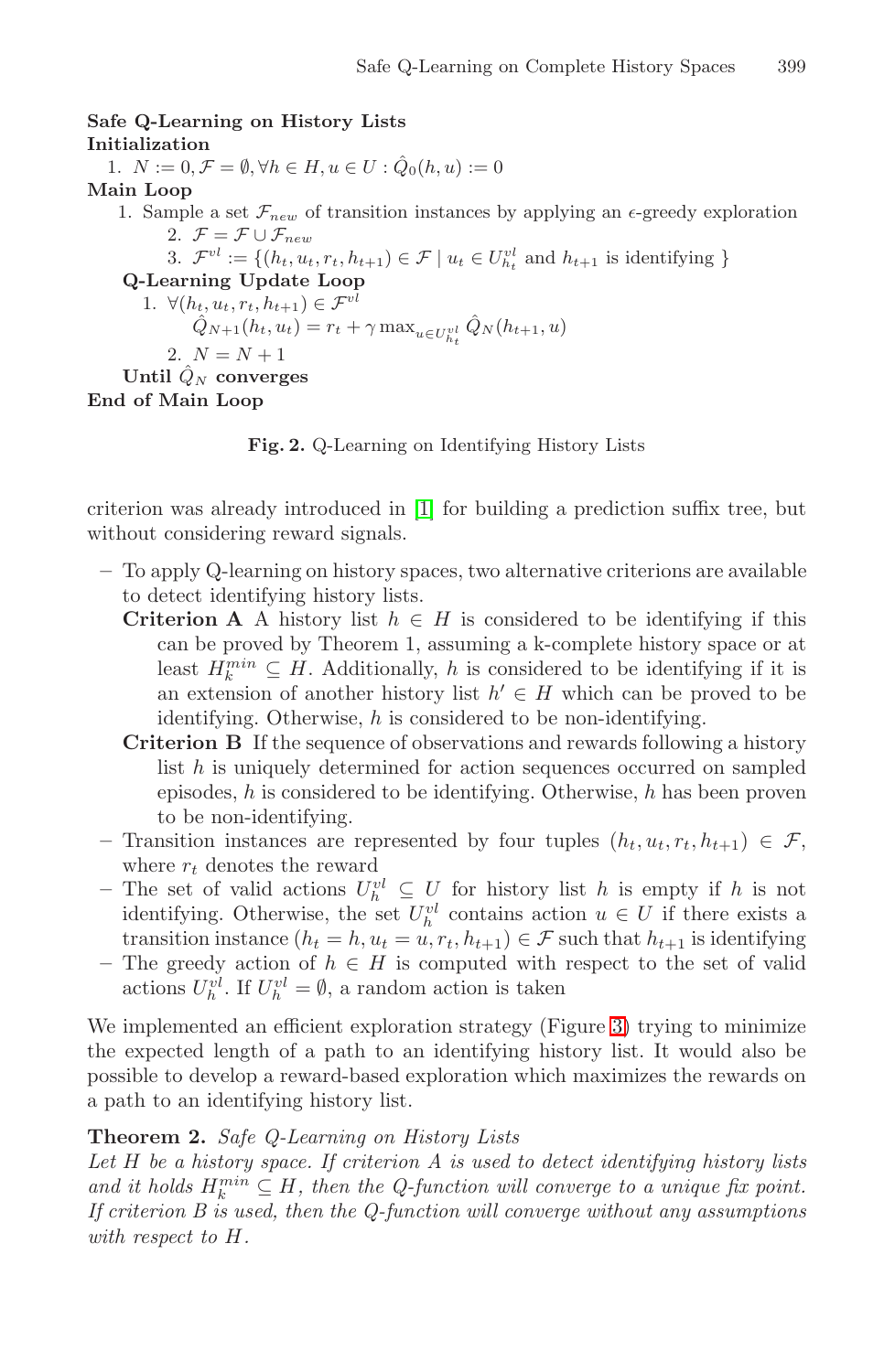#### **Efficient Exploration Strategy**

**Input** Set of sampled transitions  $\mathcal{F}$ , Q-function  $Q_N$ , current history list  $h_t$ **Algorithm**

- 1. Estimate transition probabilities  $p((h, u) \to h')$  for the history space H based on transition instances from F.
	- 2. If  $h_t$  is identifying, return the greedy action according to the function  $Q_N$ . If  $h_t$  is not identifying, compute an action sequence probably leading to an identifying history list. This can be implemented by considering action sequences of length  $1 < l \leq l_{max}$  starting from the current history list  $h_t \in H$ . By inspecting the estimated transition model, every possible current history list  $h_{t+l} \in H$  after l time steps can be discovered and added to a candidate set. Then, it can be checked by criterion A or criterion B, how many candidates are identifying history lists.

#### <span id="page-6-0"></span>**Fig. 3.** Efficient Exploration Strategy

Proof. A detailed proof is omitted due to space constraints. If criterion A is used, convergence immediately follows from Theorem 1, since updates of the Qfunction are made only on sequences consisting of identifying history lists. Since every identifying history list corresponds to a single state  $s \in S$ , the subset of the history space used to update the Q-function is markovian. If criterion B is used, then a similar argument holds: For an updated history list  $h$ , it holds that all stored sequences of observations and rewards (occurred on a sampled episode) are deterministic after history list  $h$  becomes the current history list. Thus, it is possible to create a new deterministic POMDP with a new state space  $S'$  and observation model  $\Omega'$  such that all sampled episodes are compatible with the new POMDP and  $h$  is an identifying history list for a state in  $S'$ .

Now we want to discuss which criterion is better suited to detect identifying history lists. If a k-complete history space is available, it is preferable to choose criterion A, because it has been proven to work correctly and can be checked efficiently. Note that if the history space used is not k-complete, but at least it holds that  $H_k^{min} \subseteq H$ , then Q-learning will still converge, but the criterion will detect only a subset of all identifying history lists. If the history space used is of very poor quality, it seems to be better to choose criterion B. Criterion B gives only empirical evidence that a history list identifying, but at least guarantees convergence of the Q-learning algorithm. The problem with criterion B is that even if the Q-function converges, the extracted policy is not necessarily successful if applied to the problem. This comes from the fact that a history list classified as identifying by criterion B can actually be non-identifying. In such a situation, the efficient exploration strategy might lead to non-identifying history lists. Thus, we propose to consider a history list as identifying only if this is confirmed by both criterions. By this procedure we achieve guaranteed convergence and the performance of the exploration strategy will gradually improve with the quality of the history space used. The reason for this is that criterion B will never classify a history list as non-identifying if this is not truly the case but it will revise wrong classifications made by criterion A. In other words, if the criterions are combined,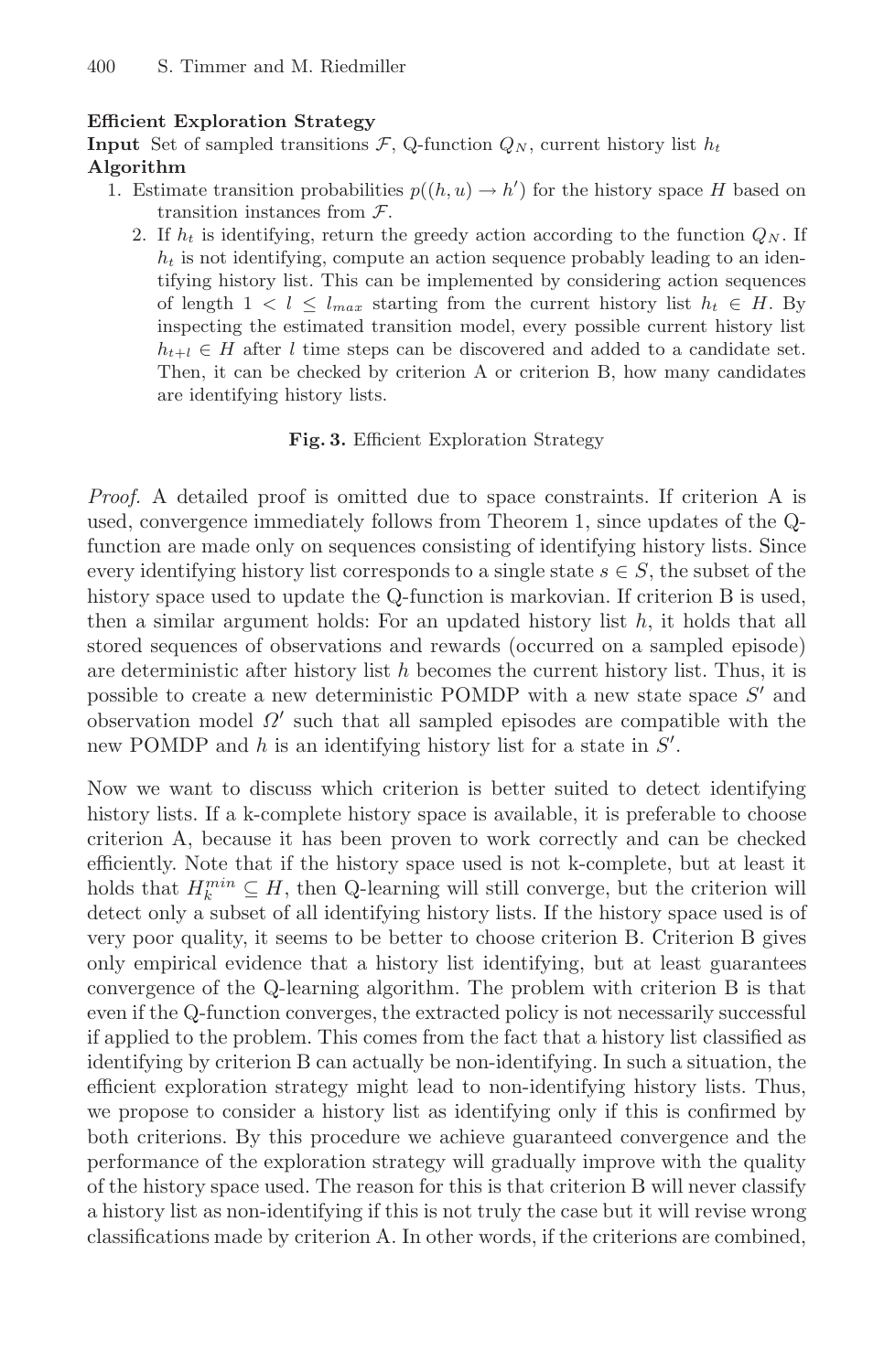the resulting classification will always be better than a classification solely based on criterion A.

The question arises whether the learned Q-function gives a policy of high performance. It is easy to see that if  $H$  (or rather k) is sufficiently large, then the safe Q-learning algorithm will converge to a near optimal policy. This is due to the fact that every extension (at the end) of an identifying history list is again identifying (Lemma 2). If  $H$  contains identifying history lists corresponding to an optimal path from a starting state to the goal, Q-learning will investigate this path.

## **4 Empirical Results**

We applied our algorithm to the partially observable maze shown in Figure [1.](#page-1-0) The size of the state space is  $|S| = 104$ , which is rather large compared to typical POMDP benchmarks from the literature. The reward is -1 at all non-goal cells. Note that for the maze considered it holds that  $l_{su} = 5$ . Since there are many cells in the maze having no walls surrounding them, it is necessary to take a couple of well advised steps to identify the current state. Since the observations only depend on the state, we used history lists with an additional (initial) observation at the front.

We compared our algorithm against the optimal solution on belief states computed by the Witness algorithm [\[2\]](#page-11-2) and a random exploration strategy. The initial probability distribution over states (belief state) is chosen according to the initial observation of the sampled episode. By this procedure, we incorporate knowledge about the observation of the initial state of an episode into the belief state. Unfortunately, we were not able to compute the optimal policy on belief states for the whole maze. Since the state space contains more than one hundred states, the computational effort for establishing the optimal value function becomes intractable. We therefore conducted an additional experiment in which only the lower right part of the maze is considered. This reduced maze only has twenty states. For both mazes, we computed the optimal solution of the corresponding MDP (fully observable maze). This solution always bounds the optimal solution of the POMDP mazes.

The random exploration samples an action at random if it is not possible to prove that the current history list is identifying. Otherwise, it takes the greedy action according to the learned Q-function. The efficient exploration (Figure [3\)](#page-6-0) tries to identify the current state as quickly as possible and then takes a greedy policy to the goal. Thus, the resulting policy is not optimal, but reasonably close to the optimum.

We conducted experiments with three  $k$ -complete history spaces such that each experiment corresponds to a different choice of the parameter  $k \in \{6, 7, 8\}.$ Only criterion A was used to detect identifying history lists, because for  $k$ complete history spaces this criterion works perfectly (Theorem 1). All values presented are mean values from ten runs of the algorithm. Every run of an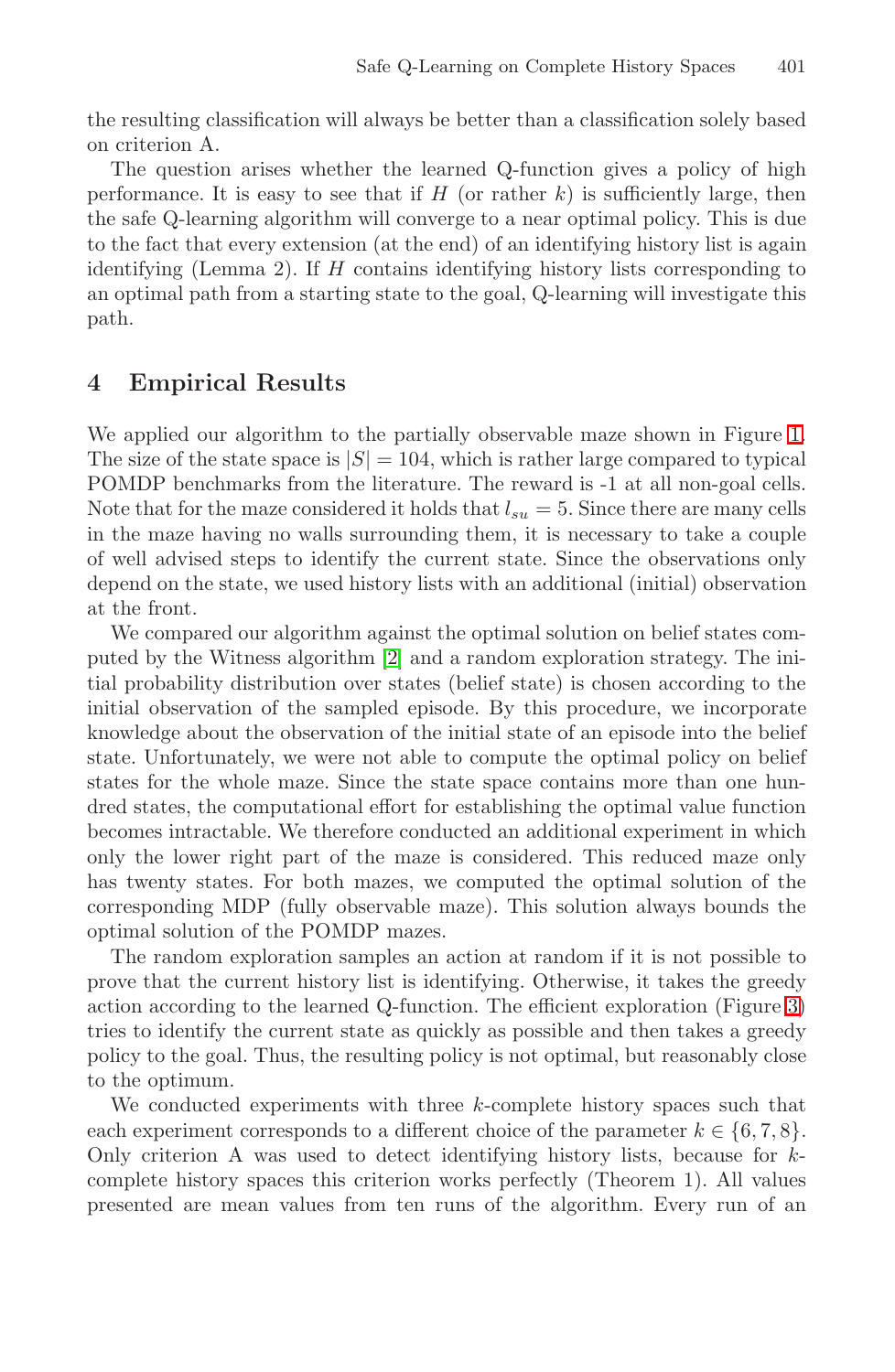<span id="page-8-0"></span>**Table 1.** Performance of learned policies. The fourth/fifth column gives the number of steps to the goal averaged over every possible starting state. The values given in braces are the performance of the policy learned after the third iteration of the main loop.

| Algorithm  | History Space Size $( H )$ |        | Efficient                                       | Random                                  | Maze  |
|------------|----------------------------|--------|-------------------------------------------------|-----------------------------------------|-------|
| MDP Opt.   |                            |        | 2.2                                             |                                         | small |
| POMDP Opt. |                            |        | 2.7                                             |                                         | small |
| Safe Q     | 7-complete                 | 3200   | 3.48                                            | 4.40                                    | small |
| MDP Opt.   |                            |        | 7.77                                            |                                         | large |
| Safe Q     | 8-complete                 | 119082 | $(12.40)(13.83)(32.15)(34.75)(\text{large})$    |                                         |       |
| Safe Q     | 7-complete                 | 30712  | $(13.46 (19.37)   39.39 (40.36)   \text{large}$ |                                         |       |
| Safe Q     | 6-complete                 | 14850  |                                                 | $14.00$ $(22.78)$ 61.59 $(55.17)$ large |       |

<span id="page-8-1"></span>**Table 2.** Results of the second experiment. The setup of the experiment is equal to the first experiment (large maze, 8-complete) but with a reduced history space. The third (fifth) column of the last row shows an experiment in which all extensions of history lists of size six (seven) are deleted.

| Deletion Method $#$ Deleted Lists |       | $#$ Steps    | $\parallel \#$ Deleted Lists | $#$ Steps           |
|-----------------------------------|-------|--------------|------------------------------|---------------------|
| Random                            | 10000 | 12.52(13.54) | 20000                        | $ 13.57 \t(14.59) $ |
| Random                            | 30000 | 13.52(22.76) |                              |                     |
| No Extensions                     | 77432 | 13.08(14.33) | 96428                        | 13.62(14.19)        |

experiment (large maze) consists of fifteen iterations of the main loop of the safe  $Q$ -learning algorithm. In every iteration,  $10<sup>5</sup>$  transition instances are collected by applying an  $\epsilon$ -greedy policy. For the small maze, only a single iteration of the main loop is carried out, sampling a total number of 50000 transition instances. An episode sampled to collect transition instances ends if the goal state is reached or the number of collected transition instances exceeds the threshold max step  $= 200$ . Sampling  $10<sup>5</sup>$  transition instances approximately corresponds to 660 sampled episodes. The exploration rate is set to  $\epsilon = 0.1$ .

Table [1](#page-8-0) shows that it is possible to learn good policies based on a Q-function defined on history lists. The performance of the algorithm develops with the size of the history space and with the length of the history lists, respectively. Moreover, the efficient exploration strategy achieves significantly better results than the random exploration strategy. The optimal solution on belief states for the large maze is presumably close to ten steps. To show the robustness of the algorithm against non k-complete spaces, we conducted an additional experiment with the efficient exploration strategy in which a number of identifying history lists are randomly selected from all lists having size eight (8-complete history space) and then deleted from the history space. To detect identifying history lists, we used a combination of criterions as discussed in the previous section. Table [2](#page-8-1) shows that even if it holds that  $H_k^{min} \nsubseteq H$ , the algorithm still performs well.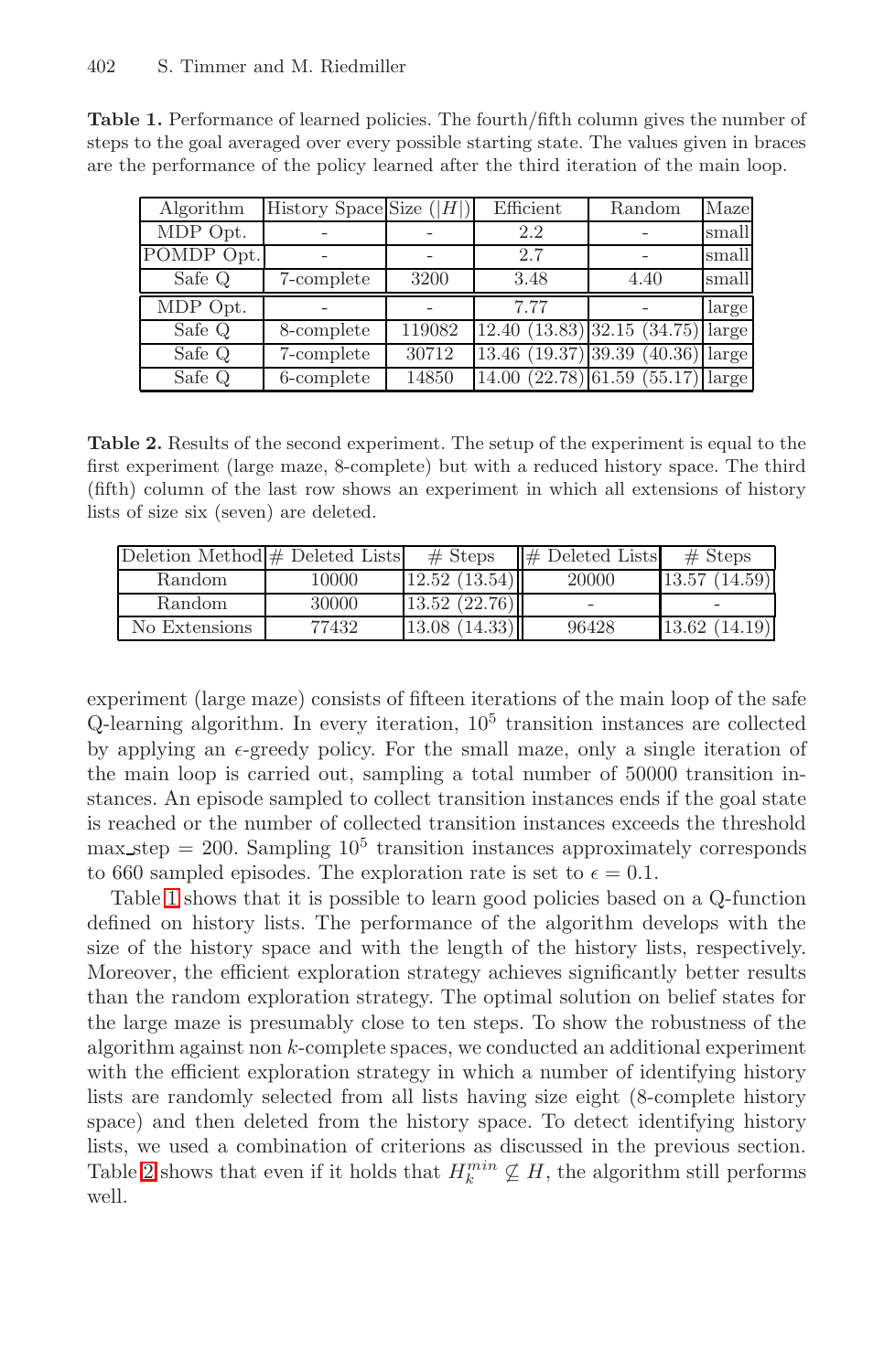## **5 Discussion**

In this section, we want to discuss the applicability of history based approaches to real world problems. From our perspective, two questions are especially important in this context.

- 1. Is it possible to learn a k-complete history space?
- 2. Is it possible to scale the approach to stochastic POMDPs?

We performed preliminary experiments in which it was possible to learn kcomplete history spaces by the following procedure based on sampling a number of episodes at random.

- **–** Initially, the history space H consists of all possible history lists of length one (e.g.  $h = u\omega$ ),  $l := 0$
- **–** Loop (until the history space H does no longer changes)
	- $l = l + 1$
	- Delete old data and collect new data by sampling a number of episodes. An episode is a sequence consisting of actions, observations and rewards.
	- Build all one step extensions (at the end and at the front) of all history lists in  $H$  having a size equal to l. One step means a single actionobservation pair. If the size of an extended list does not exceed the threshold  $k - l_{su}$ , add the list to H.
	- If a history list in H is a (possibly multi step) front extension of another history list in  $H$ , which is classified as identifying by criterion B, then shorten the extended list by deleting the first (at the front) actionobservation pair of the list
- **–** End of loop
- **–** Add all possible history lists to H having size  $k l_{su}$  < |h| ≤ k except for front extensions of those identifying history lists, which were previously included during the loop (detected with criterion B)

The above procedure can be proven not to include front extensions of an identifying history list  $h \in H$  with  $|h| \leq k - l_{su}$ . This is a critical aspect of learning a k-complete history space. We were able to learn a 8-complete history space for the large maze.

In the past, it has already been demonstrated that history list approaches are practical and can be scaled to complex problems, e.g. continuous, multidimensional state spaces  $([3], [4])$  $([3], [4])$  $([3], [4])$  $([3], [4])$  $([3], [4])$ . In fact, even in cases in which it is not possible to learn k-complete history spaces, e.g. for infinite state spaces, the convergence proof for our algorithm still applies (criterion B). A certain benefit of k-complete history spaces is that the size of the history space learned can be adjusted by the parameter k. Even for small values of  $k$ , it will be possible to learn good policies on a k-complete space because of the efficient exploration strategy. While applying a policy, the efficient exploration strategy establishes exactly those identifying history lists for which stored Q-values are available.

We think that the basic idea of this approach can be carried over to the general case of stochastic POMDPs. It may always be advantageous to explicitly search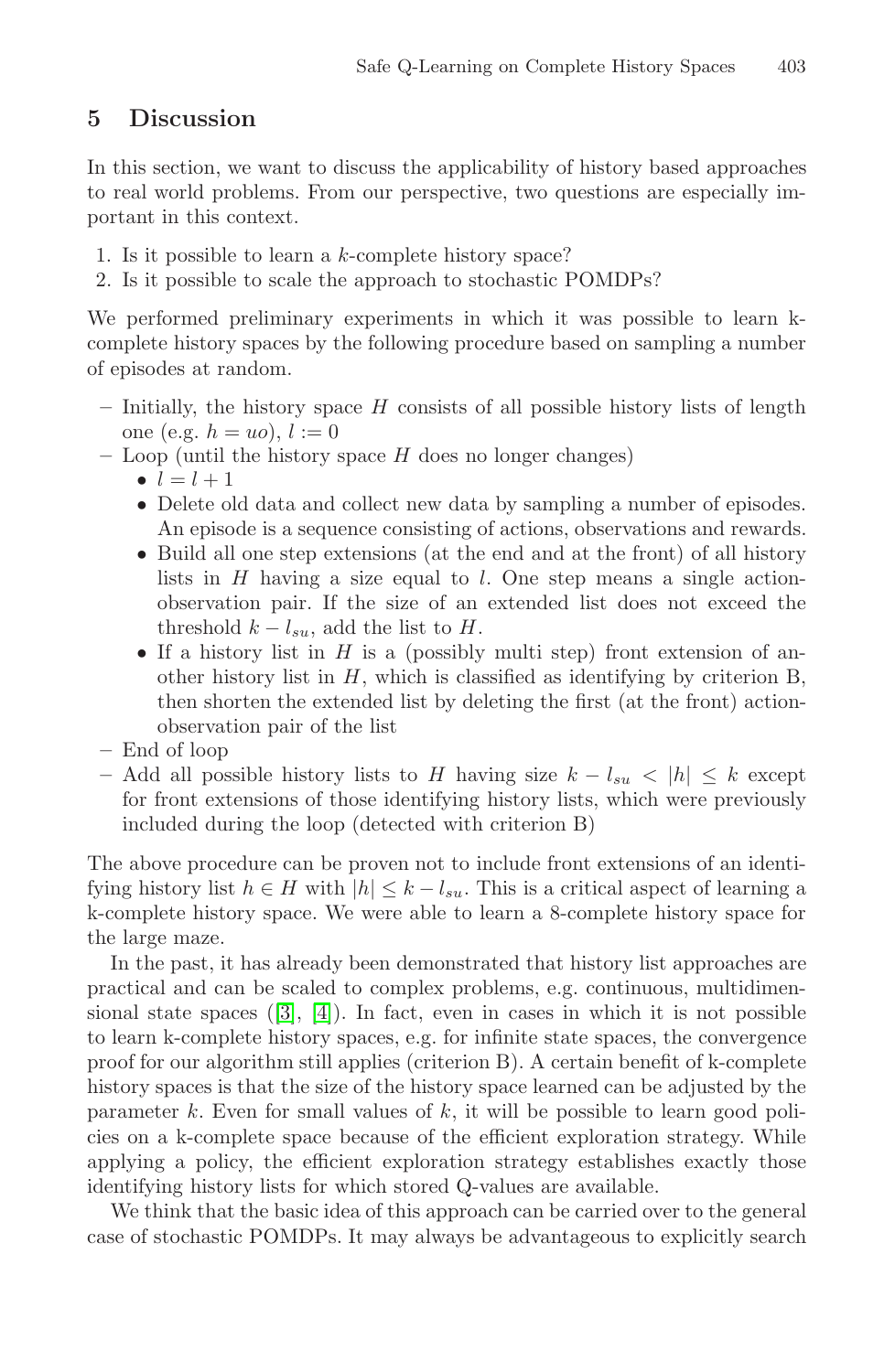for belief states in which the probability mass concentrates on few states. This is the reason why our definition of identifying history lists also covers sets of states. We think that a search procedure as mentioned above is much more efficient than computing Q-values for every single belief as it is done in classical POMDP algorithms. Following this idea, we currently work on an extension of our algorithm to sparse stochastic systems (systems with less stochasticity).

## **6 Related Work**

This section contains a summary of existing work concerning the issue of learning POMDP representations with short-time memory as well as learning policies on those representations.

For a deterministic transition function and a deterministic observation model, a POMDP can be represented by a Finite State Automaton (FSA). To learn a model of an FSA, the concept of tests is introduced in [\[5\]](#page-11-5). A test itself consists of a sequence of actions, while the outcome of a test is defined as the observation made after executing the action sequence. A randomized algorithm is presented which is able to learn a sufficient number of tests such that future observations can be perfectly predicted. In [\[6\]](#page-11-6), this idea is generalized to the stochastic case yielding Predictive State Representations (PSRs). In the context of PSRs, tests are considered to be sequences of observations and actions such that probabilities can be assigned to these sequences. Precisely, the expression  $p(t|h) = p(o_1, \ldots, o_k | hu_1, \ldots, u_k)$  for a test  $t = u_1 o_1 \ldots u_k o_k$  denotes the probability of observing a certain sequence of observations, given that a certain sequence of actions is executed and a certain history  $h$  (past events) occurred. Similar to the work in [\[5\]](#page-11-5), it can be shown that the model of an arbitrary POMDP of finite size can be expressed by a sufficiently large set of tests  $\{t_1, ..., t_n\}$  which is then called a PSR. The prediction vector  $p(h)=[p(t_1|h),..., p(t_n|h)]$  constitutes a sufficient statistic of the system. In  $[1]$ , it is shown that for the deterministic case, it is possible to derive a PSR from a prediction suffix tree, which can be decomposed into a set of history lists. Existing literature about PSRs focuses only on predicting the state, but not on learning policies.

In [\[1\]](#page-11-1), predictions of future observations of an FSA are made by building a prediction suffix tree with loops. A path through this tree starts at the root node and corresponds to a certain, possibly cyclic sequence of past observations and actions. The leaf nodes of the tree contain predictions about future observations. By allowing the tree to have loops, it is possible to deal with long subsequences of useless information which can be sandwiched into an enclosing sequence. This procedure can substantially reduce the number of history lists (branches of the tree) needed to be stored in memory. In our approach, we did not include loops, because loop detection is a potential source of error. An incorrectly detected loop (by inspecting sampled episodes) could damage the performance of the efficient exploration strategy. However, it would be easily possible to include the looping mechanism by inserting links from longer (identifying) history lists to shorter (identifying) history lists. In contrast to our algorithm, the suffix tree